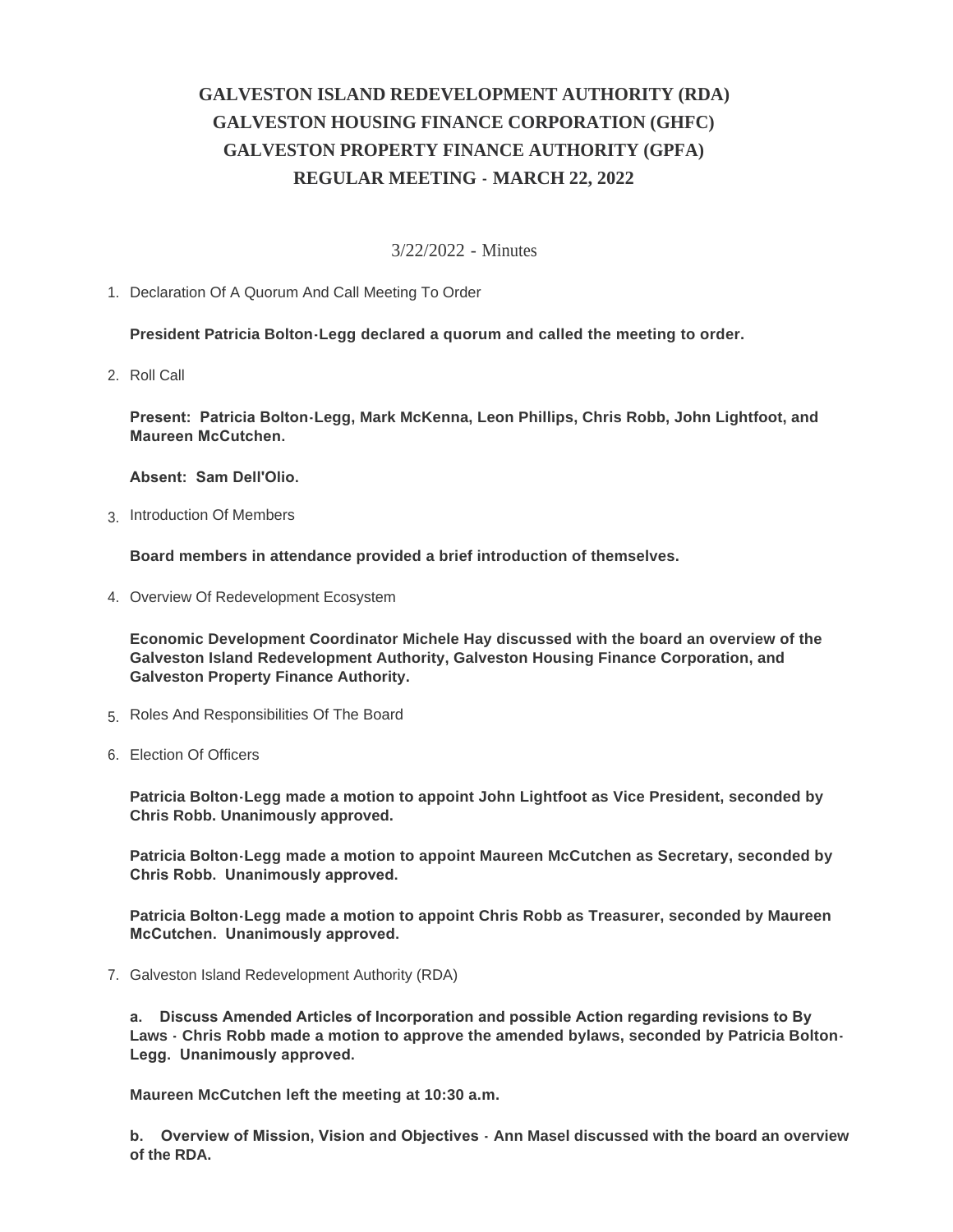**c. TIRZ 13 Update - Ann Masel discussed with the board an update on TIRZ 13. The board will discuss the possibility of seeking reimbursement for the TIRZ 13 audit from the TIRZ 13 board at the April meeting.**

**d. Resolution authorizing bank signers - Patricia Bolton-Legg made a motion approving a Resolution authorizing the following bank signers, seconded by Chris Robb: (1) RDA and TIRZ 13 authorized signers at Frost Bank are Patricia Bolton-Legg, John Lightfoot, and Chris Robb; and (2) GHFC/GPFA - authorized signers at Texas First Bank are Patricia Bolton-Legg, John Lightfoot, and Chris Robb. Unanimously approved.**

**e. Financial background of the Authority - Ann Masel discussed with the board the financial background of the RDA.** 

**f. Acceptance of engagement letter from Whitley Penn for Annual Financial Audit - Patricia Bolton-Legg made a motion to accept the engagement letter from Whitley Penn, seconded by Chris Robb. Unanimously approved.**

**g. Payment Authorization of any outstanding invoices - Patricia Bolton-Legg made a motion to approve the following invoices, seconded by John Lightfoot: Ham, Langston & Brezina, LLP - \$566.50, \$3,378.75, and \$6,010.00. Unanimously approved.**

**h. Future goals and plans - the board would like to meet with other housing related entities on the Island (Galveston Housing Authority, Vision Galveston, City's Grants and Housing Department) at the April meeting. The board will discuss future goals and plans at a future meeting after the board has heard from the other entities.**

8. Galveston Housing Finance Corporation (GHFC)

**A. Overview of Mission, Vision and Objectives - Attorney Robert Bastien and President Patricia Bolton-Legg discussed with the board a history of the GHFC and GPFA, and their activities, power, and authority.** 

**B. Resolution authorizing bank signers - included in the motion under Agenda Item 7.d. C. Future goals and plans - the board discussed ideas related to housing including rehabilitation of housing vs. new construction, land acquisition, standby fees on vacant land, partnering with other entities, methods for getting first choice on foreclosed properties, homeownership being the board's first priority, and building a community of small homes.**

- 9. Galveston Property Finance Authority (GPFA)
	- **A. Overview of Mission, Vision and Objectives**
	- **B. Resolution authorizing bank signers included in the motion under Agenda Item 7.d.**
	- **C. Future goals and plans**
- 10. Consider For Approval Minutes Of The June 15, 2021 Meeting.

**Chris Robb made a motion to approve minutes of the June 15, 2021 meeting, seconded by Patricia Bolton-Legg. Unanimously approved.**

11. Set Regular Time For Future Meetings

**Patricia Bolton-Legg made a motion to set monthly meetings on the 2nd Tuesday of the month at 10:00 a.m., seconded by Chris Robb. Unanimously approved.**